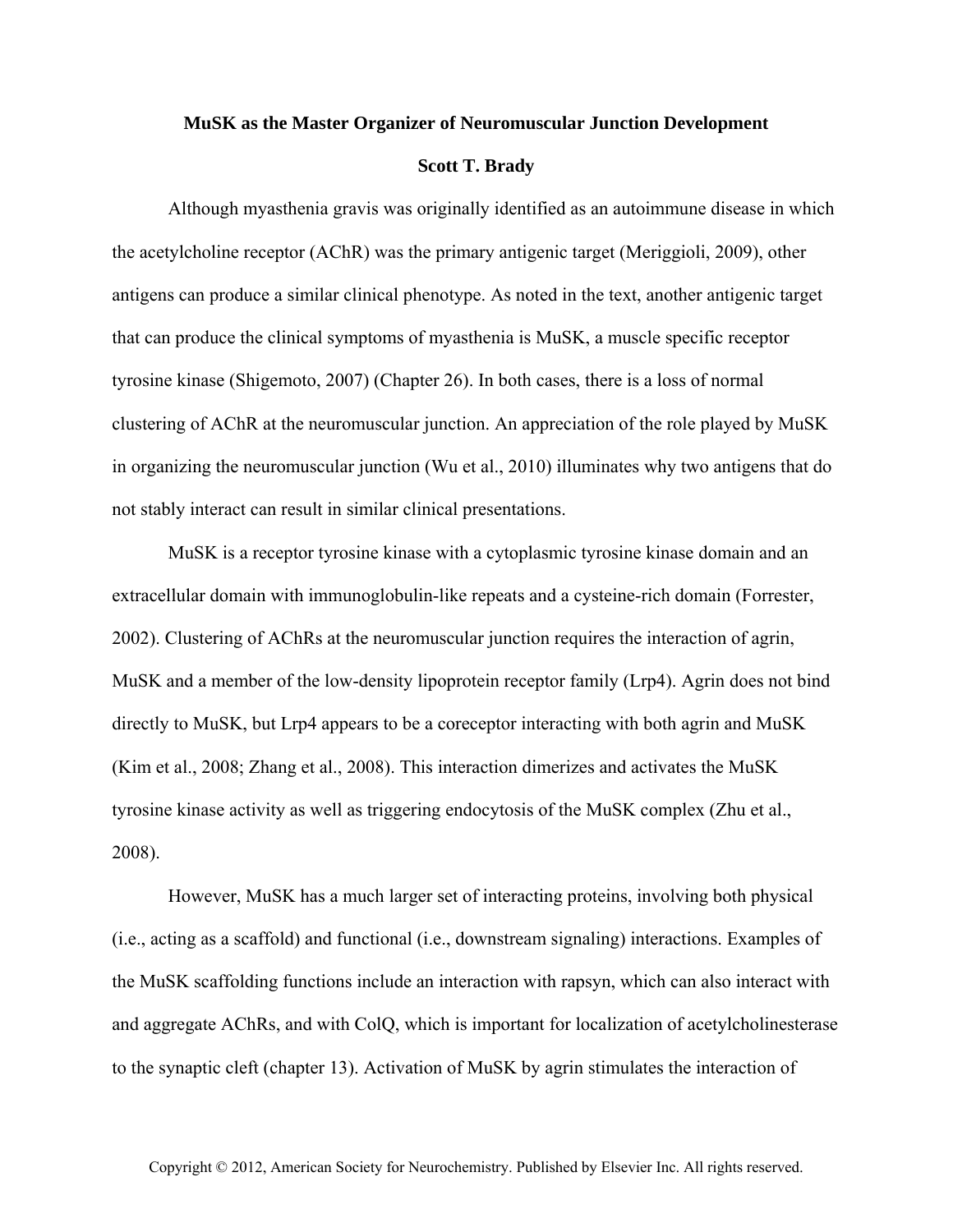rapsyn with surface AChRs and with the actin cytoskeleton through α-actinin. Interestingly, rapsyn mediates phosphorylation of AChR by MuSK after agrin activation, a step required for aggregation (Lee et al., 2008. Activation of the MuSK pathway also leads to tyrosine phosphorylation of rapsyn carboxy terminal. Rapsyn may also activate Src family nonreceptor tyrosine kinases, linking it to the downstream signaling functions of MuSK in the neuromuscular junction.

Examples of downstream signaling pathways associated with MuSK include activation of Abl and Src family nonreceptor tyrosine kinases, CK2, Pak1, and Rho GTPases (Wu et al., 2010). Abl activates Rho GTPase, which can alter actin dynamics through the WASP pathway (Chapter 6), but Rho GTPase can also activate Pak1 kinase and ROCK (Chapter 25). Pak1 also affects actin filament dynamics through activation of the serine/threonine LIM kinase 1, which inhibits the ADF/Cofilin pathway. ROCK affects myosin function. These represent only a fraction of the physiological interactions and related signaling pathways mediated directly or indirectly by the MuSK complex, but they illustrate the intricate network required to generate and maintain the AChR clusters in the NM.

While the combined functions of activating these signaling pathways downstream of MuSK kinase activity and of scaffolding lead to clustering and stabilization of AChRs, many of the participating proteins are rapidly turned over at the NMJ. Loss of MuSK signaling leads to a rapid degradation of rapsyn and other elements that stabilize AChR clusters. For example, denervation and associated secretion of agrin from the motor neuron leads to a dispersal of AChR from the NMJ. Similarly, antibodies against MuSK that interfere with agrin binding or with other aspects of MuSK signaling would be expected to produce the characteristic muscle weakness of myasthenia gravis (Shigemoto, 2007). Patients with anti-MuSK antibodies represent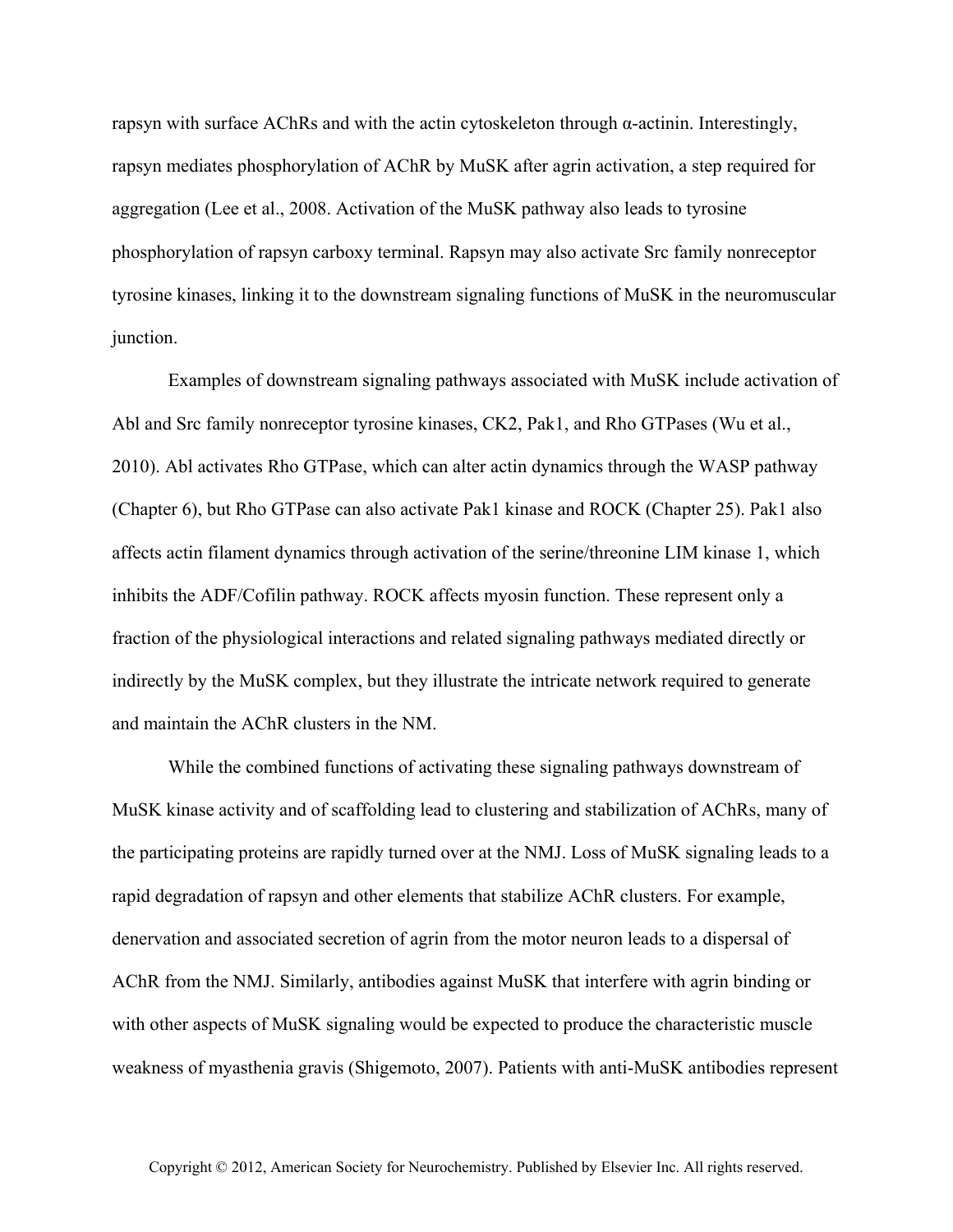about 6% of all myasthenia cases. Unlike the situation with anti-AChR antibodies (Meriggioli, 2009), patients with anti-MuSK antibodies have a similar number of AChR in the muscle, but these receptors fail to cluster at the NMJ in the junctional folds.

## **References**

Forrester, 2002 W.C. Forrester, The Ror receptor tyrosine kinase family. Cellular and Molecular Life Sciences: CMLS. 59 (1) (2002) 83–96.

Kim et al., 2008 N. Kim, A.L. Stiegler, T.O. Cameron, P.T. Hallock, A.M. Gomez, J.H. Huang, Lrp4 is a receptor for Agrin and forms a complex with MuSK. Cell. 135 (2) (2008) 334–342. Lee et al., 2008 Y. Lee, J. Rudell, S. Yechikhov, R. Taylor, S. Swope, M. Ferns, Rapsyn carboxyl terminal domains mediate muscle specific kinase-induced phosphorylation of the muscle acetylcholine receptor. Neuroscience. 153 (4) (2008) 997–1007.

Meriggioli, 2009 M.N. Meriggioli, Myasthenia gravis with anti-acetylcholine receptor

antibodies. [Review]. Frontiers of Neurology and Neuroscience. 26 (2009) 94–108.

Shigemoto, 2007 K. Shigemoto, Myasthenia gravis induced by autoantibodies against MuSK. Acta Myologica: Myopathies and Cardiomyopathies : Official Journal of the Mediterranean Society of Myology/Edited by the Gaetano Conte Academy for the Study of Striated Muscle Diseases. 26 (3) (2007) 185–191.

Wu et al., 2010 H. Wu, W.C. Xiong, L. Mei, To build a synapse: signaling pathways in neuromuscular junction assembly. Development. 137 (7) (2010) 1017–1033.

Zhang et al., 2008 B. Zhang, S. Luo, Q. Wang, T. Suzuki, W.C. Xiong, L. Mei, LRP4 serves as a coreceptor of agrin. Neuron. 60 (2) (2008) 285–297.

Zhu et al., 2008 D. Zhu, Z. Yang, Z. Luo, S. Luo, W.C. Xiong, L. Mei, Muscle-specific receptor tyrosine kinase endocytosis in acetylcholine receptor clustering in response to agrin. The Journal